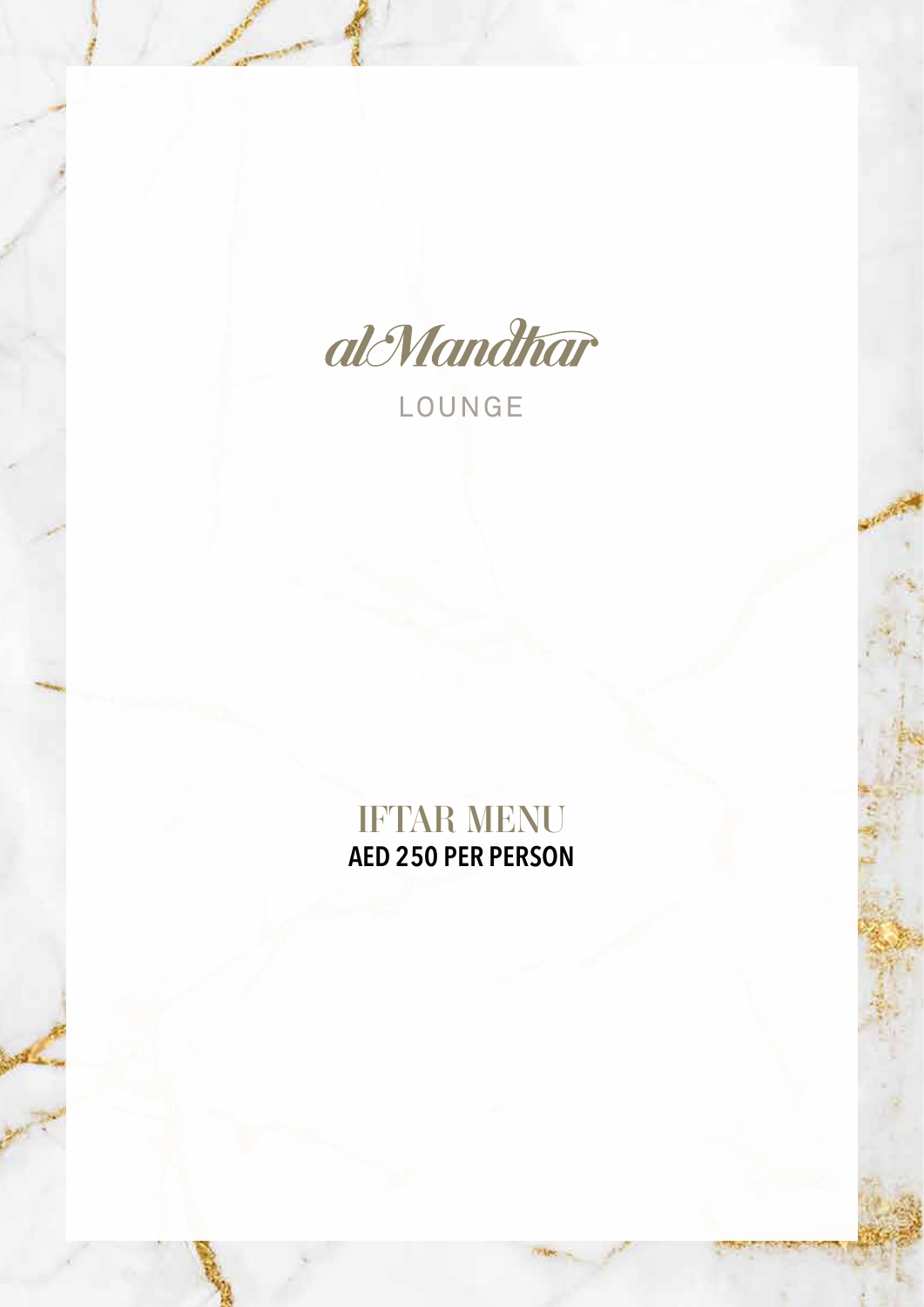

### RAMADAN BEVERAGES *Choice Of*

*Qamar Al Deen, Jallab, Tamarind, Karkade, Laban Ayran, Fresh Orange Juice & 1 Liter Of Aqua Panna Or San Pelegrino* 

## SELECTION OF DATES

## SELECTION OF ARABIC BREAD

**White, Brown Soft And Crispy**

**SOUP** 

*Choice Of*

**Lentil** (V) (D)

**Mushroom Soup** (D)

#### COLD MEZZEH *Choice Of Two*

**Hommus, Moutabel** (D)**, Tabouleh** (G)**, Fattoush** (G)**, Labneh** (D)**, Vine Leaves**

HOT MEZZEH (G) (N) (D) *One Piece Each*

**Spinach Fattayer, Fried Kebbeh, Sambousek, Cheese Rokakat, And Falafel**

Please inform us of any allergies or dietary requirements before ordering<br>(V) Vegetarian (S) Shellfish (N) Nuts (GF) Gluten Free (G) Gluten Fiee items are available upon request)<br>All prices are in UAE Dirhams and inclusive